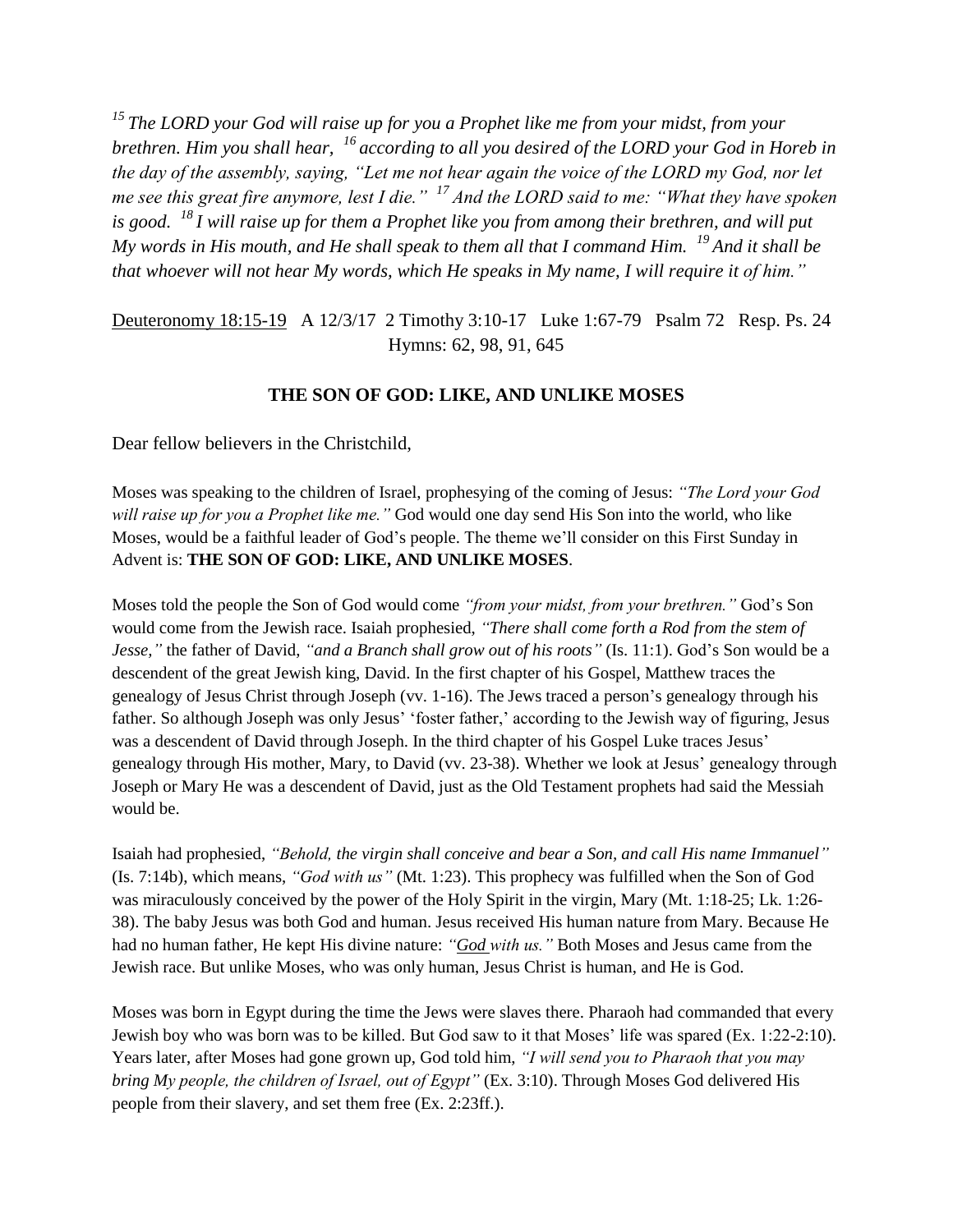After Jesus was born the Roman king, Herod, tried to have Him put to death (Mt. 2:13). But God saw to it that Jesus' life was spared. Jesus says, *"Whoever commits sin is a slave to sin"* (Jn. 8:34b). Everyone sins, so everyone by nature is a slave to sin. The angel told Joseph, *"[Mary] will bring forth a Son, and you shall call His name Jesus, for He will save His people from their sins"* (Mt. 1:21). Jesus forgives our sins, delivering us from our slavery to sin and setting us free. *"Therefore if the Son sets you free,"* Jesus assures us, *"you shall be free indeed"* (Jn. 8:36).

Moses promised the people that God would send His Son *"according to all you desired of the LORD your God in Horeb in the day of the assembly, saying, 'Let me not hear again the voice of the LORD my God nor let me see this great fire anymore, lest I die.'"* Moses was God's chosen mediator of the Old Covenant at Mount Sinai. As Moses received the Law from God, God sent lightning and thunder, fire and smoke on the mountain. The people, afraid to stand in the presence of the holy God, looked to Moses as their mediator – their 'go-between' with God (He. 4:14-16).

God told Moses, *"I will raise up for them a Prophet like you*," referring to His Son, the promised Messiah. Jesus is God's chosen Mediator of the New Covenant. The Son of God took away our sin, so we can come before God without fear.

As Moses led the children of Israel through the wilderness, there were times when they committed terrible sins. In His just anger God told Moses He was going to destroy them. The Bible tells us that *"Moses was very humble, more than all men who were on the face of the earth"* (Nu. 12:3). Moses humbly interceded for the people when they sinned, pleading with God to have mercy on them and let them live. As a result of Moses' intercession God did not destroy them.

As loving and faithful an intercessor as Moses was, there was nothing he himself could do to remove people's sins and save them. That is why God sent us His Son. The Bible says, *"Christ Jesus: Who, being in very nature God, did not consider equality with God something to be held onto, but made Himself nothing, taking the very nature of a servant, being made in human likeness"* (Philip. 2: 5c-7). The Son of God humbled Himself, leaving heaven and coming down to earth as the baby Jesus in the manger. The Bible continues, *"And being found in appearance as a man, He humbled Himself and became obedient to death – even death on a cross! Therefore God exalted Him"* (Philip. 2:8-9). As true God and true man, Jesus lived a sinless life in place of our sin-filled lives. And as true God and true man Jesus offered up His life in our place for our sins on the cross, and rose again. Hebrews 7:25 says about Jesus, *"Therefore He is also able to save to the uttermost those who come to God through Him, since He always lives to make intercession for them."* As the living God Jesus continually intercedes for us before His Father, pleading with His Father to have mercy on us and forgive us for His sake. And for Jesus' sake, God does.

God gave His Word to Moses, and Moses told the people what God said. God commanded the people to listen to His Word through Moses. Along with everything else God taught them through Moses, He taught them about the Messiah who would one day *"crush Satan's head"* and bring them and all people eternal life (Gen. 3:15).